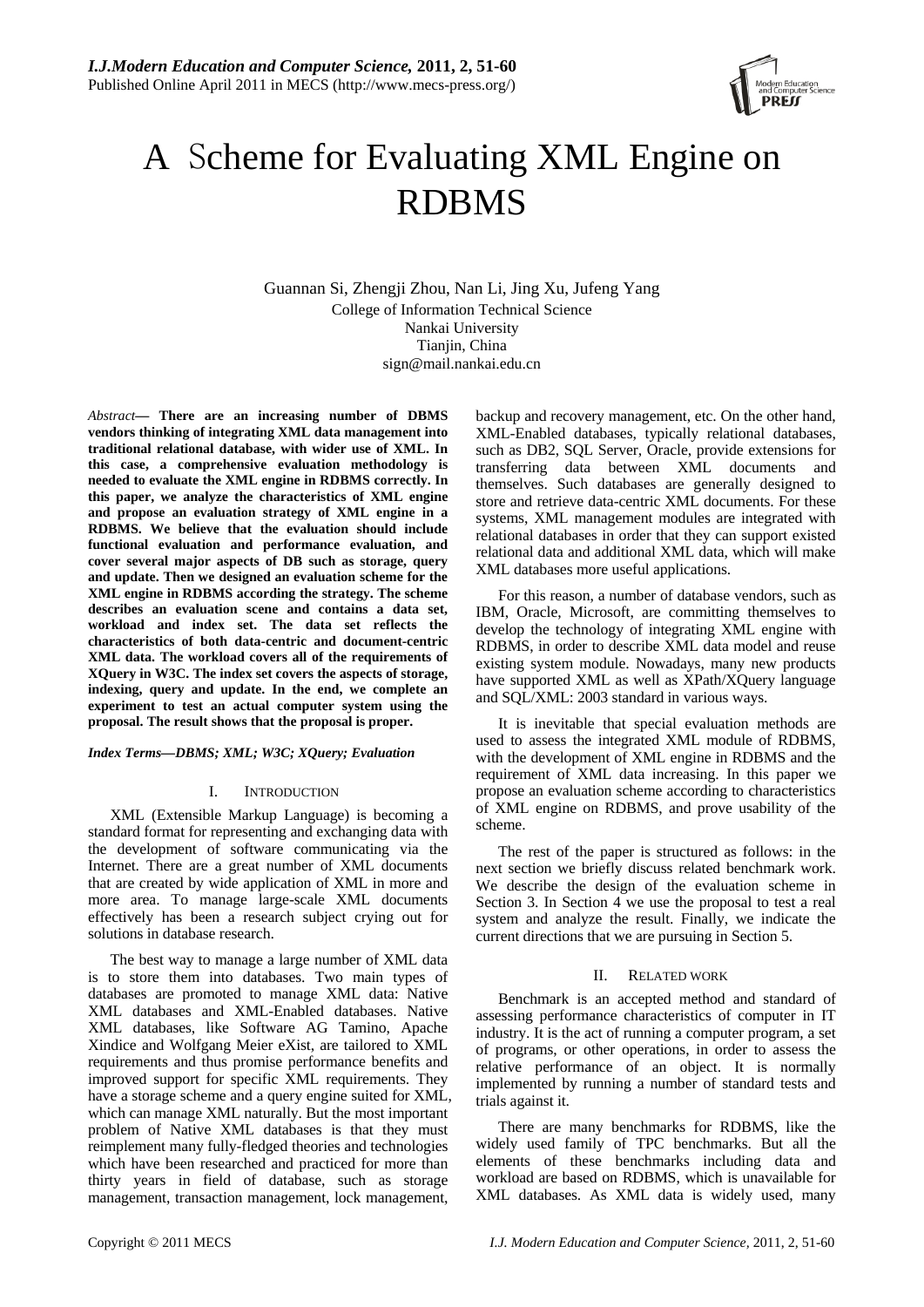benchmarks for XML databases have been proposed, such as: XMark[1], XOO7[2], XBench[3], XMach-1[4], TPoX[5], XPathMark[6], MBench[7], MemBeR[8]. They assess XML databases in various aspects.

XMarch-1 is a web-based multi-user benchmark for XML data management. Its database contains a directory structure and XML documents. Its query set is made up of a mix of XML queries and update operations for which system performance is determined. XMark is a single-user benchmark. Its database models an Internet auction site. It provides a more comprehensive set of queries to evaluate query performance of the system under test. XOO7 derives from OO7, a benchmark for object-oriented DBMS. Besides mapping the database from OO7, XOO7 also maps the original queries of OO7, and adds some specific queries for XML database. XBench categorizes XML databases into four database domains by their Application characteristics and Data characteristics, and uses XML Query Use Cases to design separate workloads for each of them. TPoX is developed by IBM's DB2 Performance and Development group mainly applied to their product, DB2. Its scenario is a simplification of a real-world brokerage application and the workload consists of a set of queries, inserts, updates, and deletes. In the benchmarks mentioned previously, XMark, XOO7, XBench, XPathMark, MBench and MemBeR place more weight on offering query challenges that are designed along the lines of XML query algebras, helping to analyze and improve the underlying query processor. The only performance metrics of them is response time. These benchmarks are not enough to evaluate the overall performance of a full-fledged XML database system. XMach-1, TPoX are application-oriented benchmarks which focus on evaluating a complete database system. More detailed analysis and comparison of the benchmarks can be found in [9], [10], [11] and hence is not repeated here.

We find that none of all these benchmarks is designed for the XML engine in RDBMS. We propose a list of requirements for a benchmark of XML engine in RDBMS drawing from our own experience of researching RDBMS, XML databases and XML engine. Subsequently we design and implement BenchXE as an attempt to meet these requirements.

# III. DESIGN OF THE SCHEME

## *A. Evaluation Strategy of XML Engine in RDBMS*

A XML engine in RDBMS is a module of RDBMS that can manage XML data. So the following issues should be considered, for evaluating the performance of XML engine in RDBMS correctly.

Storage management. XML data is semistructured. Storage concepts such as tables, rows and columns are structured. A XML engine should store both content information and structure information of XML data in relational tables nondestructively. When needed, the XML data, both content information and structure information should be retrieved from databases and be reconstructed accurately. So the evaluation scheme must contain operation of storing, retrieving and checking XML data.

- Indexing structure. A XML engine should create various structure indexes based on traditional indexing structure of RDBMS. These indexes can be used to locate the nodes which meet the structural relation indicated quickly. To assess indexing capability, the evaluation scheme should have a method to compare throughput of XML engine with and without indexing.
- Query optimization. A XML engine put XML data in DBMS environment, and integrates XML engine in RDBMS seamlessly. On this basis, Structural Summary Index can play a role in constructing optimized queries. The evaluation scheme should design proper queries to evaluate the query optimization.
- Extending basic SQL grammar, and supplying XML data management language. A XML engine should implement SQL/XML, an extension of SQL standard defined by ISO/IEC 9075-14:2003, in a relational query module. And it should also support the statements of embedding XPath/XQuery in SQL. Queries of the evaluation scheme should include not only SQL statements that operate relational data but also XPath/XQuery statements that operate XML data.
- Update operation and online transaction processing. For RDBMS, concurrency control module, being made up of transaction manager and lock manager, communicates with storage manager. It ensures the logical correctness when several transactions update data concurrently. A XML engine should integrate update operation of XML data with RDBMS transaction processing architecture which is fundamentally different in conceptual model. In this case, the evaluation scheme should also assess capability of update operation.

## *B. Evaluation Scene*

The key criteria of a database benchmark are domainspecific, relevant, portable, scalable and simple. Meeting the key criteria, we design an evaluation scene that simulates a literature management system. The evaluation scene is shown in Fig. 1.



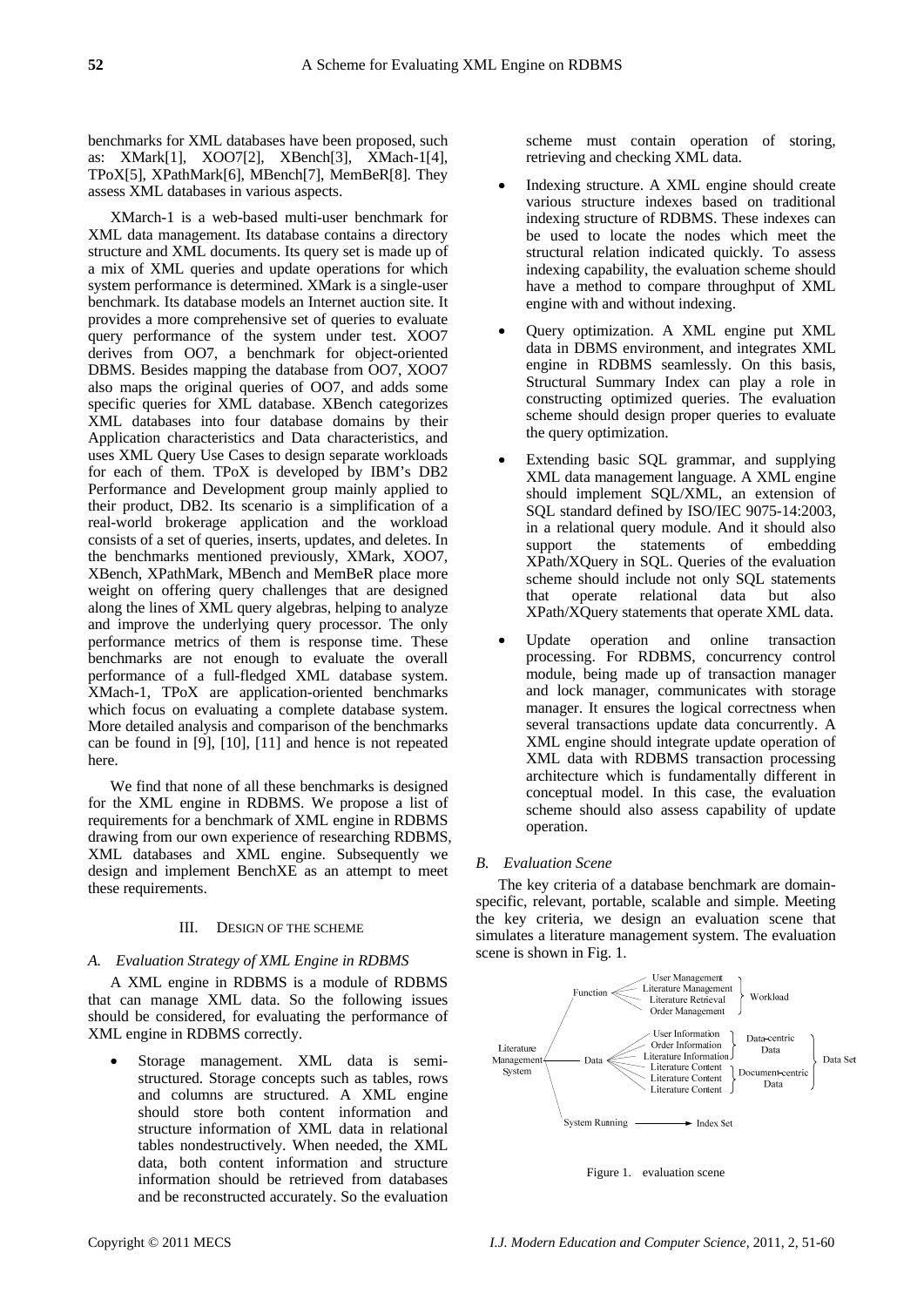We often search articles we need by various document retrieval systems, so we can comprehend their characteristics of data and process. For simplicity we decided not to simulate all real-world application logic. But the system is representative in all the aspects of data, transactions and XML schema. The system can be recognized from data set, workload and index set.

- Data set. Data set is made up of data information. Data information defined in the system includes user information, order information, literature information and literature content. User information, order information and literature information are data-centric XML data. Literature content contains a lot of XML documents which are document-centric XML data.
- Workload. Workload comprises four types of system function: user management, literature management, literature retrieval and order management. They simulate common functions of the system.
- Index set. When the literature management system is running on a SUT (system under test), a set of data can be record. These data are the index to assess performance of the SUT. They constitute the index set.

All these three parts of the evaluation scheme are presented in detail in next sections.

#### *C. Design of Data Set*

XML documents are characterized to two classes: data-centric documents and document-centric documents. Data-centric documents are documents that use XML as a data transport. They are characterized by fairly regular structure, fine-grained data, and little or no mixed content. They are designed for machine consumption. Examples of data-centric documents are sales orders, flight schedules, scientific data, and stock quotes. Document-centric documents are documents that are designed for human consumption. They are characterized by less regular or irregular structure, larger grained data, and lots of mixed content. They are usually written by hand in XML or some other format, such as RTF, PDF, or SGML, which is then converted to XML. Examples of document-centric documents are books, email, advertisements, and almost any hand-written XHTML document.

A XML engine can operate both data-centric documents and document-centric documents. So, data set of the evaluation scheme also includes these two classes of documents. The data set contains entities of User, Category, Order, Databases and Literature. There are references between entities, for example, Order has references of Database, Category and User. They are database--id, category—id and user—id elements. Fig. 2 shows the hierarchy of entities. The figure doesn't show attributes of entities due to limited space.



Figure 2. hierarchy of entities

User, Database, Category and Order are simulated data-centric documents that are generated by the schema, as Fig. 2 shows. For instance, Order shows the characteristic of data-centric XML data because of regular structure and the focus of data recording. The characteristic of document-centric XML data is mainly shown by Literature entities. Contents of Literature entities are real data which are obtained in various ways (e.g. real XML documents like websites content, books of digital library and DBLP documents from internet). All of the documents are organized to the format that we need. So the whole data set can have the characteristics of both data-centric XML data and document-centric XML data. We believe that the data set can reflect the characteristics of XML data properly.

## *D. Design of workload*

The workload is defined according to the W3C standard. Each of the statements embodies some features of XML data processing, so that the statement set can cover all the functionalities that are necessary for XML engine.

#### *1) Queries*

We design fourteen queries. Each query performs certain functionality. Constants in statements are generated randomly, for example "32655062" in Q4. Queries are listed as follows:

*Q1:* Return user information by id, including databases and categories that he orders.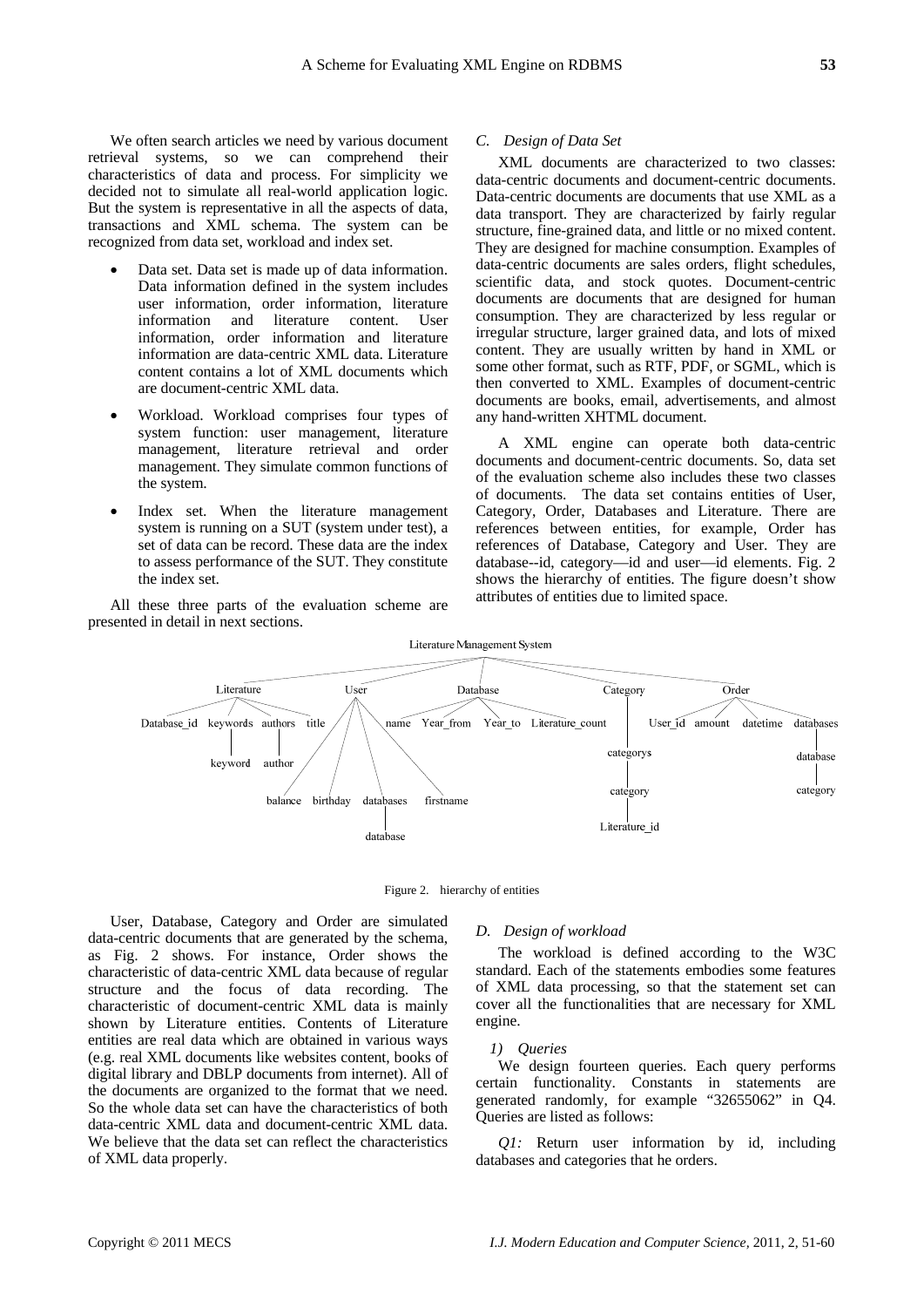Retrieving detail information by id is to verify a XML engine is able to preserve the identity of items. Listing a list of databases and categories is a validation of collections operation. Querying several elements according to references among User, Order, Database and Category elements can test that a XML engine is able to combine related information from different parts of a given document or from multiple documents. All of the requirements are defined in XQuery standard.

*Q2:* Return all of users who order a category (e.g. agriculture).

This query uses references among Category, Order and User entities to verify that a XML engine is able to traverse intra- and inter-document references.

*Q3:* List databases that are order by a user, and the results should be separated by certain delimiters.

This query is to verify that a XML engine is able to express simple conditions on text, including conditions on text that spans element boundaries. In XQuery, this requirement is satisfied by the ability of the string () function to return the text content of an element, including text within sub-elements.

*Q4:* Judge the existence of databases that have more than 32655062 literatures.

This query is to verify that operations on collections of a XML engine include support for existential quantifiers.

*Q5:* Judge if all the databases have more than 32655062 literatures.

This query is to verify that operations on collections of a XML engine include support for universal quantifiers.

*Q6:* List all the categories of a level and all of their immediate children categories.

This query is to verify that a XML engine supports operations on hierarchy of document structures. The hierarchy of elements in input documents should be preserved in results. Additionally, the function of intradocuments is tested by this query.

*Q7:* List first author of every literatures.

This query is to verify that a XML engine supports operations on sequence of document structures. The XML engine need not only retrieve the certain item from a sequence of document structures, but also return a result with correct sequence.

*Q8:* Calculate quantity of orders, the total amount for the date, maximum amount, minimum amount and average amount of a date (e.g. 2005-7-22).

This query is to verify that a XML engine is able to compute summary information from a group of related document elements (This operation is sometimes called "aggregation"), and sort query results

*Q9:* Nested query for new orders that are subscribed by users who have the account balance of 2981.

A nested query is constructed. Its sub query is used as an operand to verify that a XML engine supports expressions in which operations can be composed, including the use of queries as operands.

*Q10:* List users who have no order.

If a user has no order, database and category elements of the User entity are both NULL. Therefore, all operators, including logical operators, should take NULL values into account. It is verified that a XML engine include support for NULL values.

*Q11:* Return information of a database by database name.

A XML engine should be able to operate on literal fragments of an XML document such as

<name><first>Joe</first><last>Doe</last></name>.

This query constructs a XML literal fragment that contains database name. The literal fragment is used as a condition to be compared with information in database. The query tests performance of a XML engine to operate literal fragment.

*Q12:* Create a function that receive user id and date and return information of an eligible order.

A XML engine should support the use of externally defined functions. The interface to such functions should be defined by the XML engine, and should distinguish these functions from functions defined in query language. It means that the implementation of externally defined functions is not part of the query language. This query defines a simple query, and put it in a user-defined function. It can test extensibility of the XML engine.

*Q13:* Calculate number of users for each age group.

A XML engine should provide access to information derived from the environment in which the query is executed, such as the current date, time, locale, time zone, or user. The function is tested by a query which contains a condition that system time minus birthday of a user.

*Q14:* Retrieve literatures that include a certain key word (e.g. customer).

This query is to verify that a XML engine supports full-text search.

*2) Insert, Update, Delete* 

There are five update/delete/insert statements defined in this paper.

*U1:* Update a user's account balance by user id when he orders something.

This update is to verify that a XML engine is able to change the properties of existing nodes while preserving their identity. The XML engine should also be able to create a new copy of a node with a specific set of changes and change the value returned by the typed-value accessory for a node.

*U2:* Delete <new—order> tag after executing an order.

This update is to verify that a XML engine is able to delete nodes. The XML engine should also be able to modify some of the properties of a node such as the name, type, content, knelled, base-URI, etc.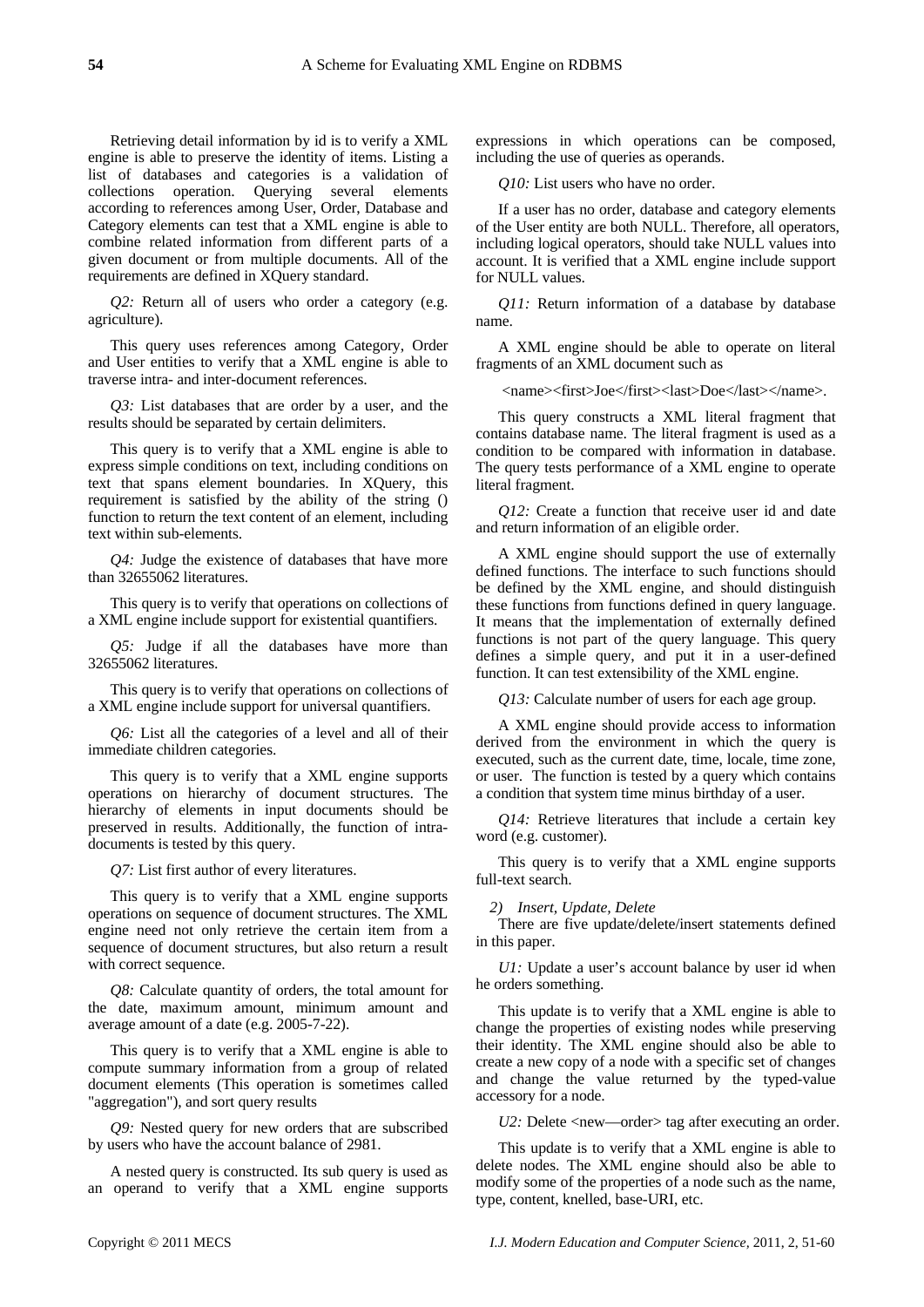*U3:* Insert child categories into a category.

This update is to verify that a XML engine is able to insert new nodes in specified positions.

*U4:* Update database and category of a user after his subscribing.

This update is to verify that a XML engine is able to replace a node according to certain condition. The XML engine should also be able to compose update operators with other update operators.

*U5:* Update the category that a user orders by a received parameter.

This update is to verify that a XML engine provides a means to parameterize update operations. Updating functions and external variables are both used to parameterize update operations.

| TABLE I. | MAPPING BETWEEN WORKLOAD STATEMENTS AND |
|----------|-----------------------------------------|
|          | W3C REQUIREMENTS                        |

| <b>Requirements</b>                  | <b>Statements</b> |  |  |
|--------------------------------------|-------------------|--|--|
| <b>Supported Operations</b>          | Q1, Q2            |  |  |
| <b>Text and Element Boundaries</b>   | O <sub>3</sub>    |  |  |
| Universal and Existential Quantifier | Q4, Q5            |  |  |
| Hierarchy and Sequence               | Q6, Q7            |  |  |
| $\overline{\text{Combination}}$      | Q1, Q2            |  |  |
| Aggregation                          | Q8                |  |  |
| Sorting                              | Q8                |  |  |
| <b>Composition of Operations</b>     | Q9                |  |  |
| <b>NULL Values</b>                   | Q10               |  |  |
| <b>Structural Transformation</b>     | Q3, Q6, Q7        |  |  |
| References                           | Q2, Q6            |  |  |
| <b>Identity Preservation</b>         | Q1                |  |  |
| Operations on Literal Data           | Q11               |  |  |
| <b>Operations on Names</b>           | Q3, Q6            |  |  |
| Extensibility                        | $Q1\overline{2}$  |  |  |
| <b>Environment Information</b>       | 013               |  |  |
| <b>Full-Text Search</b>              | Q14               |  |  |
| Locus of Modifications               | U1                |  |  |
| Delete                               | U <sub>2</sub>    |  |  |
| <b>Insert</b>                        | U3                |  |  |
| Replace                              | U <sub>4</sub>    |  |  |
| <b>Changing Values</b>               | U1                |  |  |
| Modifying Properties                 | U <sub>2</sub>    |  |  |
| <b>Conditional Updates</b>           | U <sub>4</sub>    |  |  |
| <b>Iterative Updates</b>             | Multi-Statements  |  |  |
| Validation                           | Schema Validation |  |  |
| Compositionality                     | U <sub>4</sub>    |  |  |
| Parameterization                     | U <sub>5</sub>    |  |  |

Table 1 lists the mapping between workload statements and W3C requirements. It shows that every requirements of W3C standard can be implemented by a statement or an operation like schema validation and concurrent load.

## *E. Design of the index set*

The index set can be used for evaluating functionality and performance of a XML engine. It covers the aspects of storage, indexing, query and update, as Table 2 shows.

TABLE II. DESIGN OF INDEXES

| Evaluation<br><b>Interests</b> | <b>Evaluated</b><br><b>Functions</b> | <b>Indexes</b>             |
|--------------------------------|--------------------------------------|----------------------------|
| Storage                        | Storage of XML data                  | Time cost of loading data  |
| ability                        | in RDBMS                             | Space cost of loading data |

|         | XML index structure    | Time cost of indexing                                                                   |  |  |  |
|---------|------------------------|-----------------------------------------------------------------------------------------|--|--|--|
|         |                        | Space cost of indexing                                                                  |  |  |  |
|         |                        | index<br>Time<br>of<br>cost                                                             |  |  |  |
|         |                        | maintenance                                                                             |  |  |  |
| Query   | Coverage of<br>query   | of<br>all<br>the<br>Coverage                                                            |  |  |  |
| ability | functionality          | requirement                                                                             |  |  |  |
|         | basic<br>Ability<br>of | Response time with secondary<br>index<br>time<br>without<br>Response<br>secondary index |  |  |  |
|         | query: simple query    |                                                                                         |  |  |  |
|         | to values, attributes, |                                                                                         |  |  |  |
|         | etc.                   |                                                                                         |  |  |  |
|         |                        | Response time with schema                                                               |  |  |  |
|         |                        | Response<br>time without                                                                |  |  |  |
|         |                        | schema                                                                                  |  |  |  |
|         | Ability of complex     | Response time with secondary                                                            |  |  |  |
|         | query: optimization    | index                                                                                   |  |  |  |
|         | of<br>structural join  | time<br>without<br>Response                                                             |  |  |  |
|         | algorithm in XML       | secondary index                                                                         |  |  |  |
|         | query                  | Response time with schema                                                               |  |  |  |
|         |                        | Response<br>without<br>time                                                             |  |  |  |
|         |                        | schema                                                                                  |  |  |  |
|         | query optimization     | Time cost and space cost of                                                             |  |  |  |
|         |                        | secondary index                                                                         |  |  |  |
| Update  | Coverage of update     | $\sigma$ f<br>Coverage<br>all<br>the                                                    |  |  |  |
| ability | functionality          | requirement                                                                             |  |  |  |
|         | Basic update ability   | Response time with schema                                                               |  |  |  |
|         |                        | Response<br>time without                                                                |  |  |  |
|         |                        | schema                                                                                  |  |  |  |
|         | of<br>Ability          | Transaction rollback rate                                                               |  |  |  |
|         | concurrency control    | Transaction waiting time                                                                |  |  |  |
|         |                        | Transaction response time                                                               |  |  |  |
|         |                        | System throughput                                                                       |  |  |  |
|         |                        | Occupancy rate of system                                                                |  |  |  |
|         |                        | resources                                                                               |  |  |  |
|         | Incremental            | Response time with schema                                                               |  |  |  |
|         | validation of<br>large | Response<br>time without                                                                |  |  |  |
|         | XML<br>scale           | schema                                                                                  |  |  |  |
|         | documents              |                                                                                         |  |  |  |

The main interests of the index set are storage ability, query ability and update ability of a XML engine. Each interest evaluates some functionalities of the engine. The storage ability evaluates performance of storage and index functionalities. The query ability evaluates performance of simple query, complex query and query optimization. The update ability evaluates performance of common update, concurrency control and incremental validation of large scale XML documents. The performance of functionalities is shown by some indexes. It means that we use some indexes to evaluate performance of the XML engine in each aspect. For example, indexes of transaction rollback rate, transaction waiting time, transaction response time, system throughput and occupancy rate of system resources are used to evaluate ability of concurrency control. The function is an aspect of update ability of a XML engine.

#### *F. Workload mix*

We design three types of workload mix: update (write only), query (read only) and mixture (read-write). They are made up of selections from statements mentioned above. All the workloads assess performance of the system at different concurrency and amount of data. Testers can compare the performance of different XML databases by analyzing their results.

• Update: Large scale XML documents are inserted into Literature as initial data. The amount of data can be changed according to hardware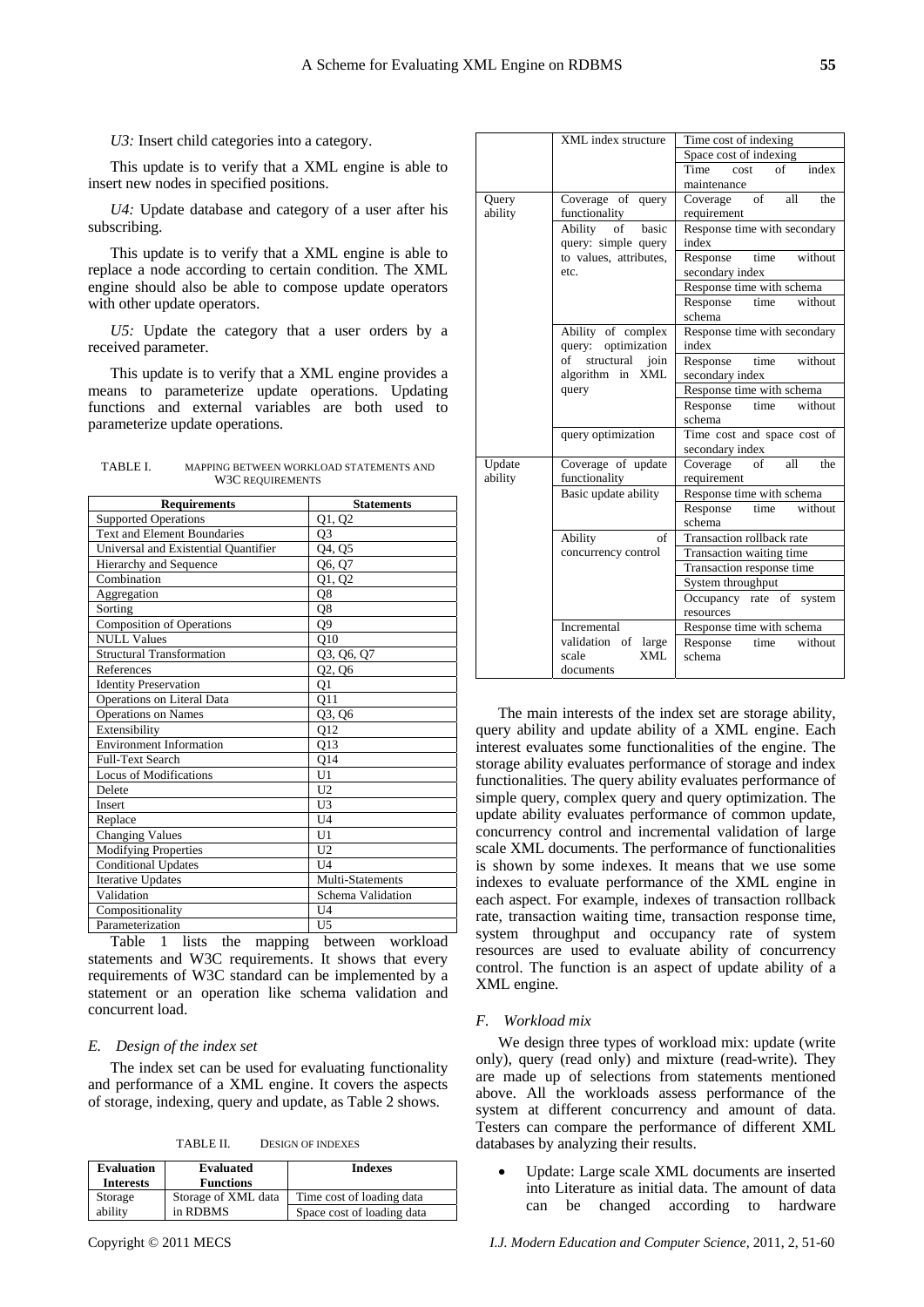configuration. And then, five update/delete/insert statements are executed in different stages in order to simulate various concurrent operations. The update workload is mainly to assess storage ability and update ability of a XML engine.

- Query: It has fourteen query statements that are mentioned above. The statements have same weight, and can be executed in different concurrency. The purpose of this workload is to assess query ability of a XML engine by an incremental concurrency.
- Mixture: There are 70% query statements and 30% insert/update/delete statements in the workload mix. And 20% update, 40% delete and 40% insert statements constitute the insert/update/delete set. The mixture workload is to evaluate overall performance of a XML engine by an index of throughput.

#### *G. Usage of the scheme*

In this section, we present process of the scheme. The process is shown in Fig. 3.



Figure 3. process of the scheme

The process is divided into two main stages: functional evaluation and performance evaluation. And

there are several relational steps before or after each stage, as Fig. 3 shows.

The scheme should be deployed to a C/S system. The server is a RDBMS with the XML engine called SUT. The client simulates concurrent operation of many users. It may be multiple terminals or a terminal of multi-process. After deployment of the C/S system, the database is created in the server according to schema of the data set. And the workload is installed to the clients. It is implemented by SQL with XML extensions. Table 3 shows an example. The implement of other statements are shown in appendix.

| TABLE III. |  | IMPLEMENT U3 BY SQL WITH XML EXTENSIONS |
|------------|--|-----------------------------------------|
|------------|--|-----------------------------------------|

| Update c_category                                      |
|--------------------------------------------------------|
| set cateinfo = $xmlquery('copy $newinfo := $CATEINFO$  |
| modify do insert <category><name>new</name></category> |
| category <literatures></literatures>                   |
| into \$newinfo/category/categorys                      |
| return \$newinfo')                                     |
| where xmlexists('\$CATEINFO/category[@id=1]');         |

The data set is inserted into the database in the server for testing. Before evaluation, the database should be backed up for reuse. After all of the preparation above, every statements of the workload are executed one after another for functional evaluation. The evaluation can verify the XML function coverage of the XML engine. During the evaluation, the indexing ability can also be assessed by comparing response time of the XML engine with and without index. Performance evaluation is after functional evaluation. The query workload, update workload and mixture workload are executed respectively. During the evaluation, the indexes of the XML engine can be recorded for performance assessment. After the evaluation, the database should be restored for next round of evaluation.

#### IV. A CASE STUDY

We test an actual computer system using the proposal described before. The server is equipped with 1.6GHz Inter Pentium Dual processor and 1GB of main memory; operating system is Ubuntu9.10; DBMS is DB2 V9.7. We use Toxgene data generator to produce instance documents for User, Category, Order and Databases schemas. Every document is between 1KB and 10KB in size. And the documents of Literature are real XML documents from DBLP, UW XML Repository, Chinese Web Information Retrieval Forum and RSS of some Chinese websites. And the size is between 100KB and 10MB. Scale of initial data is shown in table 4.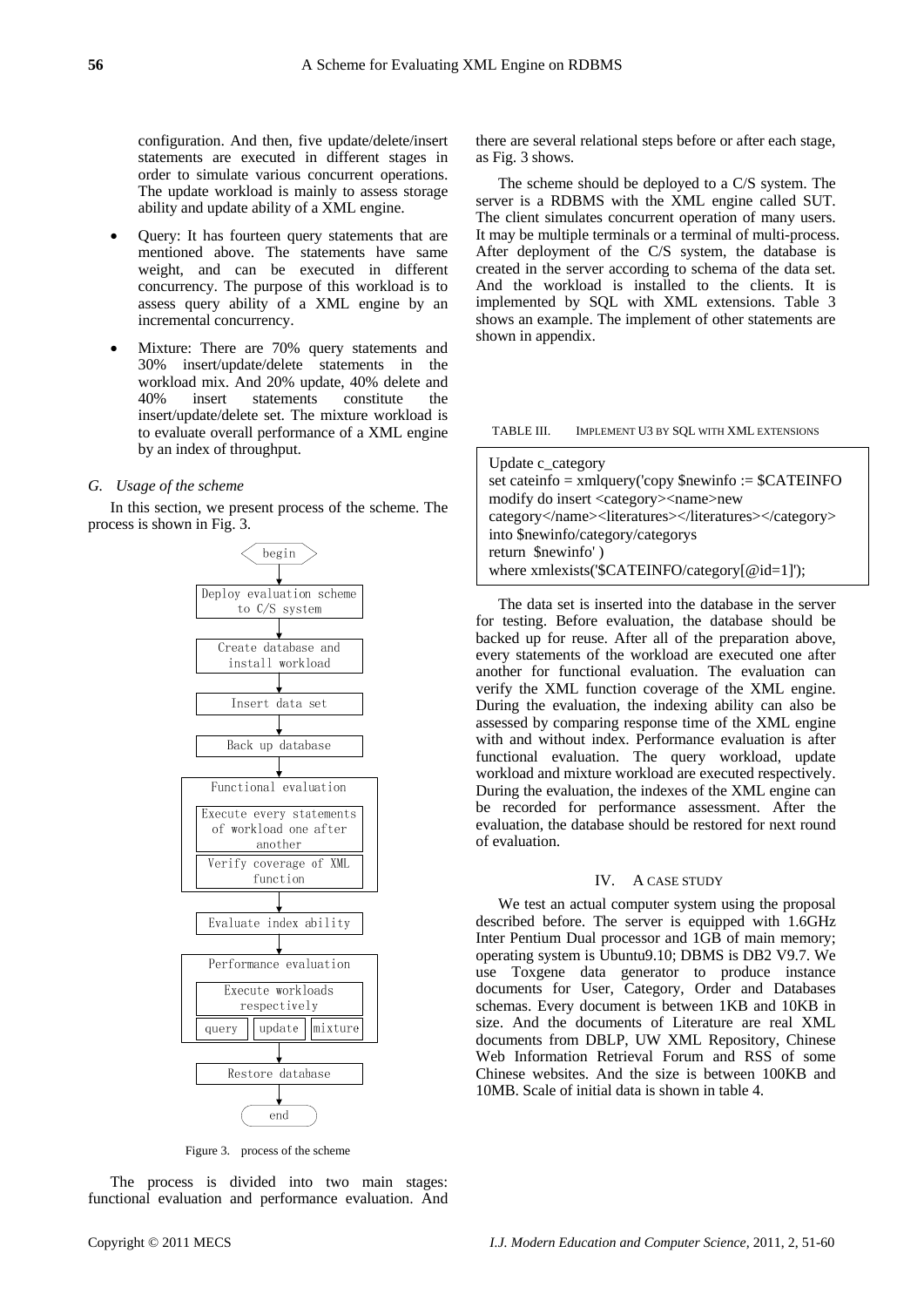| <b>Size</b> | <b>Documents</b> |               |                  |          |            |
|-------------|------------------|---------------|------------------|----------|------------|
|             | <b>User</b>      | <b>Orders</b> | <b>Databases</b> | Category | Literature |
| 10MB        | 600              | 3.000         |                  | 500      | 6.000      |
| 100MB       | 6.000            | 30,000        | 10               | 1.000    | 60,000     |
| 1GB         | 60.000           | 300,000       | 20               | 2.000    | 600,000    |
| 10GB        | 600,000          | 3,000,000     | 40               | 4.000    | 6,000,000  |

TABLE IV. SCALE OF INITIAL DATA

Literature entities are document-centric data, so they take up the majority of data size. The Database and Category entities take up little size, and they are used to maintain data of Literature. So, when Literature multiplied by 10, Database and Category multiplied by 2.

Fig. 4 and Fig. 5 show a part of the test result. We select these figures intending to explain the correctness of this proposal.

Fig. 4 shows response time of update workload. We execute the statements of update workload in half an hour randomly, and record their average response time. We learn the characteristics of all statements from Fig. 4: U3 and U5 are simple statements, and they only operate one entity, so they have the shortest response time. U1 and U2 are also simple statements, but both of them involve two entities, therefore their response time is longer. Similarly, because that U4 deals with four entities, and it's the most complex, it needs the longest response time. Consequently, the proposal is correct from the point of statement.



Figure 4. response time of update workload

We run query workload and mixture workload at concurrency of 20, 30, 50, 75 and 100 users respectively, and show throughput of system at various concurrencies in Fig. 5. We can see that the maximum throughput come out when the concurrency achieve 75. The throughput of query workload is 591 and that of mixture workload is 408, and they will never increase with the raise of concurrency, because that the system reach its utmost. Additionally, throughput of mixture workload is much lower than that of query workload. The reason is that executing write and read transaction may cause deadlock and rollback, this reduce the whole throughput of system. Accordingly, the proposal is proper from not only the point of whole workload but also the point of whole system.



Figure 5. throughput of system at various concurrencies

#### V. CONCLUSION AND FUTURE WORKS

In this paper we propose an evaluation scheme of XML Engine in RDBMS. This evaluation scheme includes test scene, data set, workload and index set. Its statements have functions that cover all the criterion of XQuery of W3C. It focuses on the assessment of storage, query and update, and considers the aspect of both function and performance. Then we use the proposal to test an actual computer system. The testing result manifests that the proposal is correct. However there is still something that should be improved. How to optimize the data manipulating statements to reduce the impact of the application on testing result is our future work.

#### APPENDIX: IMPLEMENT OF STATEMENTS

#### **Q1:**

for \$y in db2-fn:

xmlcolumn('C\_USERS.USERINFO')/user

for \$d in db2-fn: xmlcolumn('C\_DATABASES.DATABASEINFO')/datab ase

where  $y/\omega$ id =2

and \$y/databases/database/id = \$d/@id

return (\$y ,\$d/name)

#### **Q2:**

xquery

for \$y in db2-

fn:xmlcolumn('C\_USERS.USERINFO')/user

where  $\frac{y}{\text{name}}$  = 'Agriculture'

order by \$y/@id

return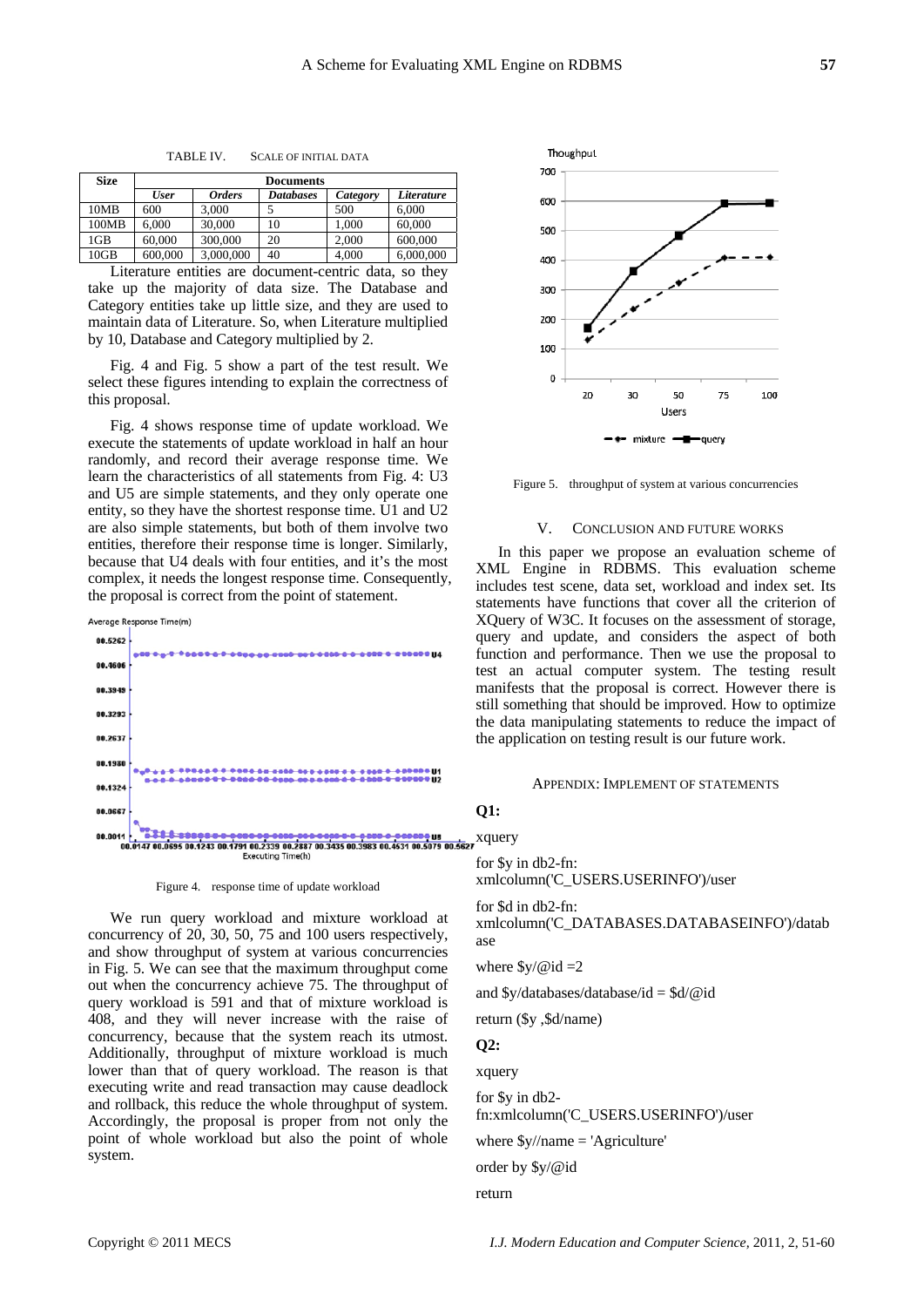<user>{\$y/firstname/text()}</user>

# **Q3:**

xquery let  $u := db2$ fn:xmlcolumn('C\_USERS.USERINFO')/user

let  $\text{Sd} := \text{d}b2$ fn:xmlcolumn('C\_DATABASES.DATABASEINFO')/dat abase

where  $u/\omega$  id = 3 and  $u/da$ tabases/database/id =  $d/\omega$ id

return (fn:string-join((\$d/name),'------'))

# **Q4:**

xquery

some \$x in db2 fn:xmlcolumn('C\_DATABASES.DATABASEINFO')/

database/literature\_count satisfies \$x>3265506

# **Q5:**

xquery

every \$x in db2 fn:xmlcolumn('C\_DATABASES.DATABASEINFO')/

database/literature\_count satisfies \$x>3265506

# **Q6:**

xquery

for \$s in db2 fn:xmlcolumn('C\_CATEGORYS.CATEINFO')/category

return((\$s/name),(\$s/categorys/category/\*[1]))

# **Q7:**

xquery

for \$lit in db2 fn:xmlcolumn('C\_LITERATURES.LITERATUREINFO') /literature

where  $\frac{\text{dist}}{\text{ed}} = 61$ 

return \$lit/authors/author[1]

# **Q8:**

xquery

let  $a :=$  for  $t$  in db2fn:xmlcolumn('C\_ORDERS.ORDERINFO')/order

where  $$t/datetime = '2005-7-22'$ 

return \$t

return (

<count>{fn:count(\$a/amount)}</count>,

 $\langle \text{sum}\$ {fn:sum(\$a/amount)} $\langle \text{sum}\rangle$ ,

<max>{fn:max(\$a/amount)}</max>,

<min>{fn:min(\$a/amount)}</min>,

<avg>{fn:avg(\$a/amount)}</avg>

)

# **Q9:**

xquery

for \$u in db2 fn:xmlcolumn('C\_USERS.USERINFO')/user

for \$o in db2 fn:xmlcolumn('C\_ORDERS.ORDERINFO')/order

where  $\u$ /balance = 2981.82 and  $\delta$ o/user\_id =  $\u$ /@id

return \$o

# **Q10:**

xquery

for \$u in db2 fn:xmlcolumn('C\_USERS.USERINFO')/user

where (fn:empty(\$u/databases))

# return \$u

# **Q11:**

xquery

for \$d in db2 fn:xmlcolumn('C\_DATABASES.DATABASEINFO')/dat abase

where  $d / name = " The full text of Chinese doctoral thesis"$ database "

return \$d

# **Q12:**

create function findOrder(id integer)

returns table(orderinfo xml)

specific findorder

begin atomic return select \* from c\_orders where xmlcast(xmlquery('\$c/order/user\_id' passing ORDERINFO as "c") as integer)=id; end

select \* from table(findOrder(3245))

drop function findOrder

# **Q13:**

xquery <age>

<kid>

{count(for \$i in db2 fn:xmlcolumn("C\_USERS.USERINFO")/user

where year-from-date(current-date())-year-fromdate(xs:date(\$i/birthday/text()))<10

return \$i)}

</kid>

<teenager>

{count(for \$i in db2 fn:xmlcolumn("C\_USERS.USERINFO")/user where year-from-date

(current-date())-year-fromdate(xs:date(\$i/birthday/text()))>=10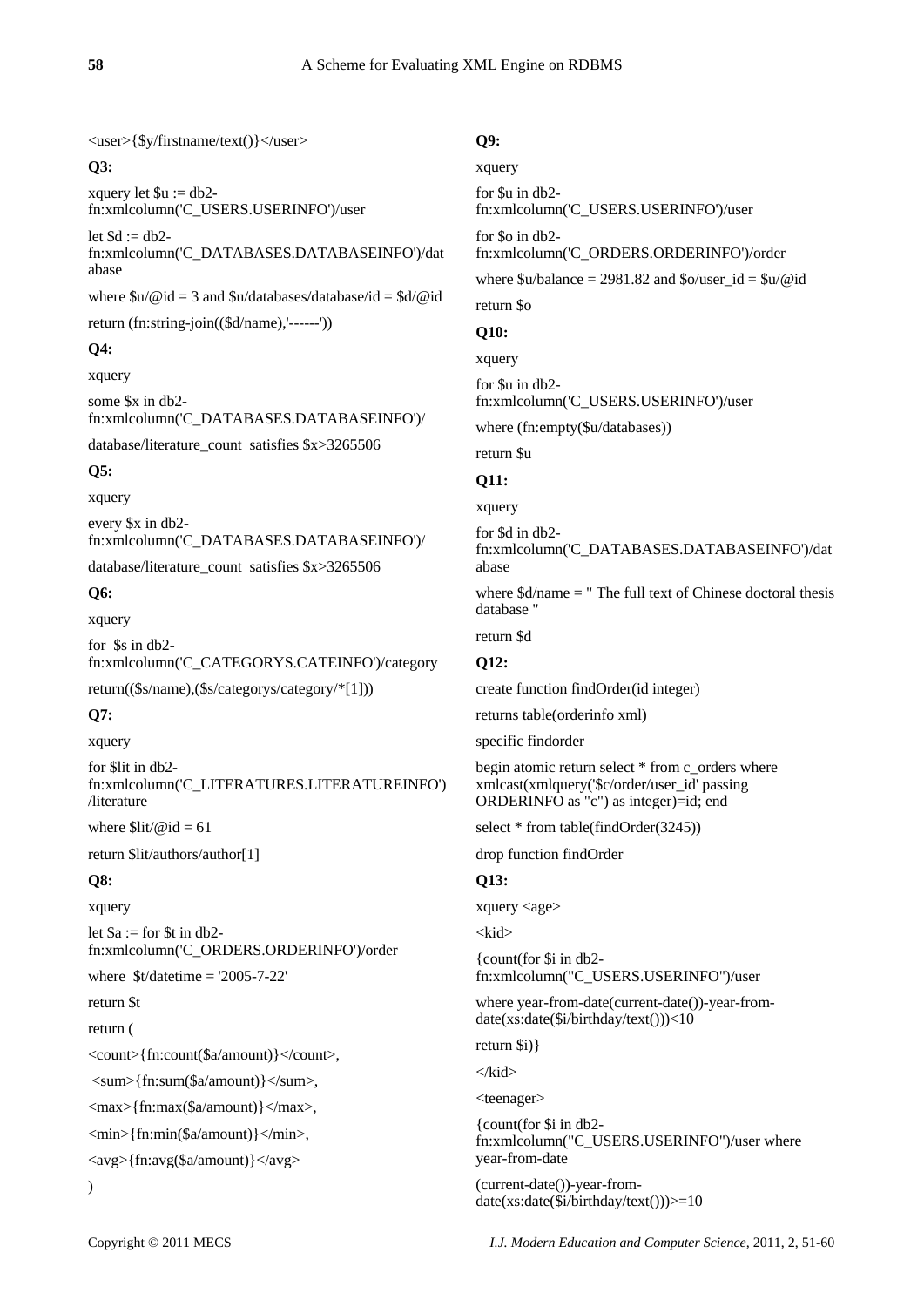and year-from-date(current-date())-year-fromdate(xs:date(\$i/birthday/text()))<20 return

 $$i)$ 

</teenager>

<middleage>

{count(for \$i in db2 fn:xmlcolumn("C\_USERS.USERINFO")/user where year-from-date

(current-date())-year-fromdate(xs:date(\$i/birthday/text()))>=20

and year-from-date(current-date())-year-fromdate(xs:date(\$i/birthday/text()))<50 return

\$i)}

</middleage>

<elder>

{count(for \$i in db2 fn:xmlcolumn("C\_USERS.USERINFO")/user where year-from-date

(current-date())-year-from $date(xs:date(\text{Si/birthday/text)}))>=50$  return \\$i) }

</elder>

 $\langle \text{age} \rangle$ 

## **Q14:**

xquery for \$i in db2 fn:xmlcolumn('C\_LITERATURES.LITERATUREINFO') /literature

where contains(\$i/keywords,"customer")

return \$i/title/text()

# **U1:**

update c\_users

set userinfo  $=$  xmlquery( $\prime$ 

transform

copy \$newinfo := \$USERINFO

modify do replace value of

\$newinfo/user/balance

with \$newinfo/user/balance+10.00

return \$newinfo')

where xmlexists('\$newinfo/user[@id=1]'passing c\_users.userinfo as "newinfo");

update c\_users

set userinfo  $=$  xmlquery( $'$ 

transform

copy \$newinfo := \$USERINFO

 modify do replace value of \$newinfo/user/balance

with \$newinfo/user/balance+10.00

return \$newinfo')

where 1=xmlcast(xmlquery('\$newinfo/user/@id'passing c\_users.userinfo as "newinfo") as integer);

## **U2:**

update c\_orders

set orderinfo = xmlquery('copy  $\text{Snewinfo} := \text{Sc}$ 

modify do delete \$newinfo/order/new\_order

return \$newinfo' passing c\_orders.orderinfo as

where xmlexists(' \$m/order[@id=1]' passing c\_orders.orderinfo as "m");

## **U3:**

"c")

update c\_categorys

set cateinfo = xmlquery('copy \$newinfo := \$CATEINFO

 modify do insert <category><name>new category</name><literatures></literatures></category>

into \$newinfo/category/categorys

return \$newinfo' )

where xmlexists('\$CATEINFO/category[@id=1]');

## **U4:**

update c\_users

set userinfo = xmlquery('copy \$newinfo := \$USERINFO

modify

let \$dbs:=db2-

fn:xmlcolumn("C\_ORDERS.ORDERINFO")/order[@id= 1]/databases

return

(do replace \$newinfo/user/databases with \$dbs)

return \$newinfo' )

where xmlcast(xmlquery('\$u/user/@id' passing c\_users.userinfo as "u") as integer)=xmlcast(xmlquery('let  $$id:=db2$ fn:xmlcolumn("C\_ORDERS.ORDERINFO")/order[@id= 1]/user\_id

return \$id' ) as integer);

select \* from c\_users where xmlexists('\$USERINFO/user[@id=2429]')

## **U5:**

create procedure putneworder(in iuser\_id bigint,

in idatabse\_id bigint,

in icate id bigint,

in iamount DECIMAL (5, 2))

LANGUAGE SQL

BEGIN declare i\_xml xml; declare itime timestamp;declare ino bigint;set ino=1; set itime=current timestamp; set i\_xml

Copyright © 2011 MECS *I.J. Modern Education and Computer Science,* 2011, 2, 51-60